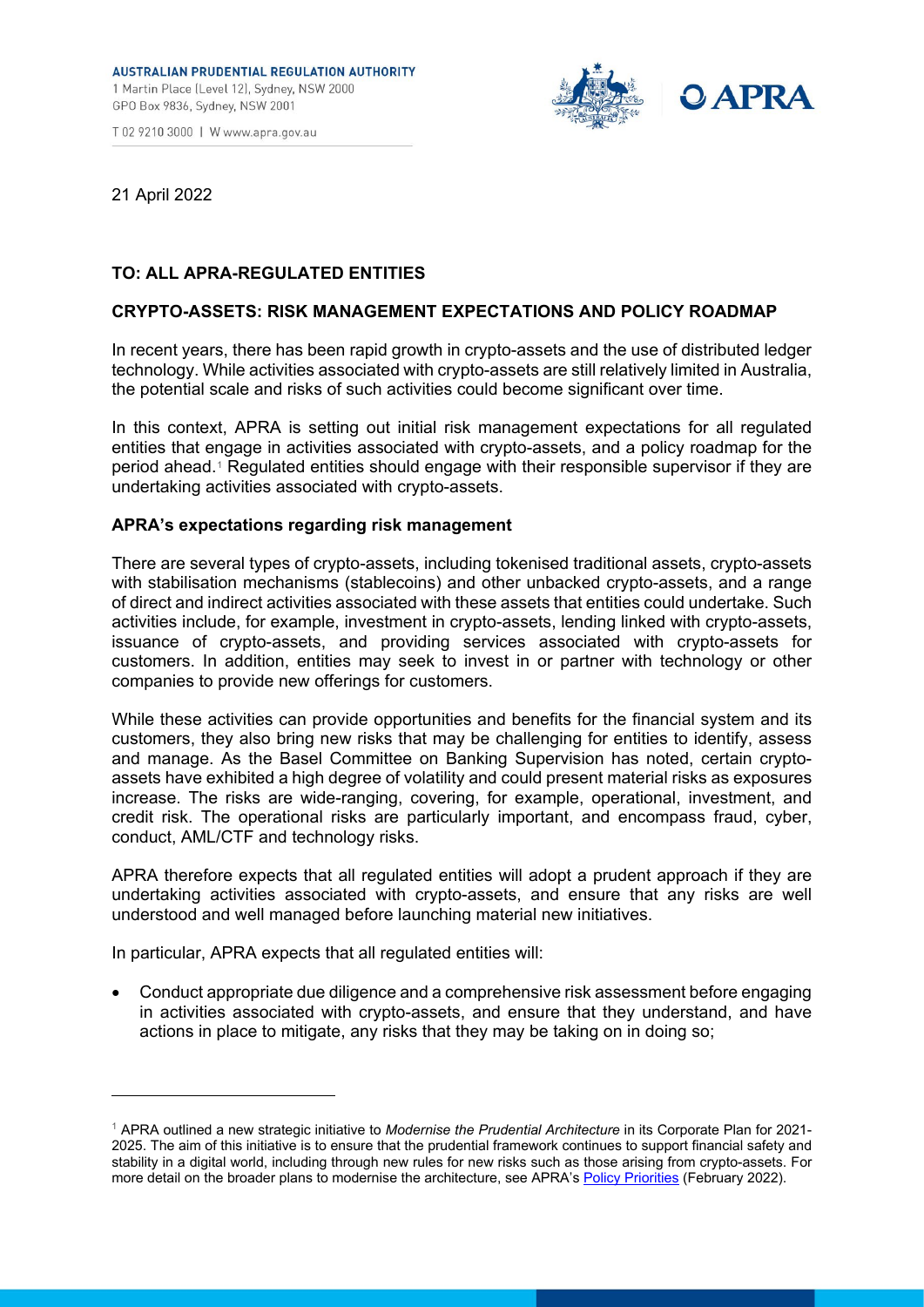- Consider the principles and requirements of *Prudential Standard CPS 231 Outsourcing* or *Prudential Standard SPS 231 Outsourcing* when relying on a third party in conducting activities involving crypto-assets; and
- Apply robust risk management controls, with clear accountabilities and relevant reporting to the Board on the key risks associated with new ventures.<sup>[2](#page-1-0)</sup> A high-level summary of the potential prudential risks to be considered for specific activities is provided in Annex A.

Entities also need to ensure they comply with all conduct and disclosure regulation administered by ASIC. This will require robust conduct risk management and consideration of distribution practices and product design, as well as consideration of disclosure.

Entities are expected to consult with APRA and ASIC where they are unclear on prudential, disclosure or conduct requirements and expectations when undertaking activities associated with crypto-assets. ASIC has provided specific guidance to help entities understand their existing obligations under the Corporations Act and ASIC Act in *ASIC Information Sheet 225*.

## **Policy roadmap**

APRA is developing the longer-term prudential framework for crypto-assets and related activities in Australia in consultation with other regulators internationally, to ensure consistency in approach. For authorised deposit-taking institutions (ADIs), the Basel Committee is consulting on the prudential treatment for bank exposures to crypto-assets.[3](#page-1-1) This will provide the basis for internationally agreed minimum standards for ADIs, and a starting point for prudential expectations for other APRA-regulated industries.

In the period ahead, APRA plans to:

- *crypto-activities:* consult on requirements for the prudential treatment of crypto-asset exposures in Australia for ADIs, following the conclusion of the Basel Committee's current consultation. The consultation in Australia is expected to be undertaken in 2023, and APRA will consider the need for initial prudential guidance in the interim;
- *operational risk:* progress new and revised requirements for operational risk management, covering control effectiveness, business continuity and service provider management. While these requirements will apply to the entirety of an entity's operations, many will be directly relevant to the management of operational risks associated with crypto-asset activities. The draft prudential standard will be released for consultation in mid-2022; and
- **stablecoins:** consider possible approaches to the prudential regulation of payment stablecoins. These stablecoin arrangements bear similarities with Stored-value Facilities (SVFs) and APRA, in conjunction with peer agencies on the Council of Financial Regulators (CFR), is developing options for incorporating them into the proposed regulatory framework for SVFs. Subject to the development of the broader legislative and

<span id="page-1-0"></span> $2$  For an ADI, APRA expects that the accountabilities for crypto-asset activities would be assigned to a BEAR Accountable Person(s), with adjustments to their accountability statements where appropriate. Entities should consider the impact of all new products on their operational risk profile, and implement any changes required to internal controls.

<span id="page-1-1"></span><sup>3</sup> Basel Committee on Banking Supervision, *Consultation on the Prudential treatment of crypto-asset exposures* (June 2021).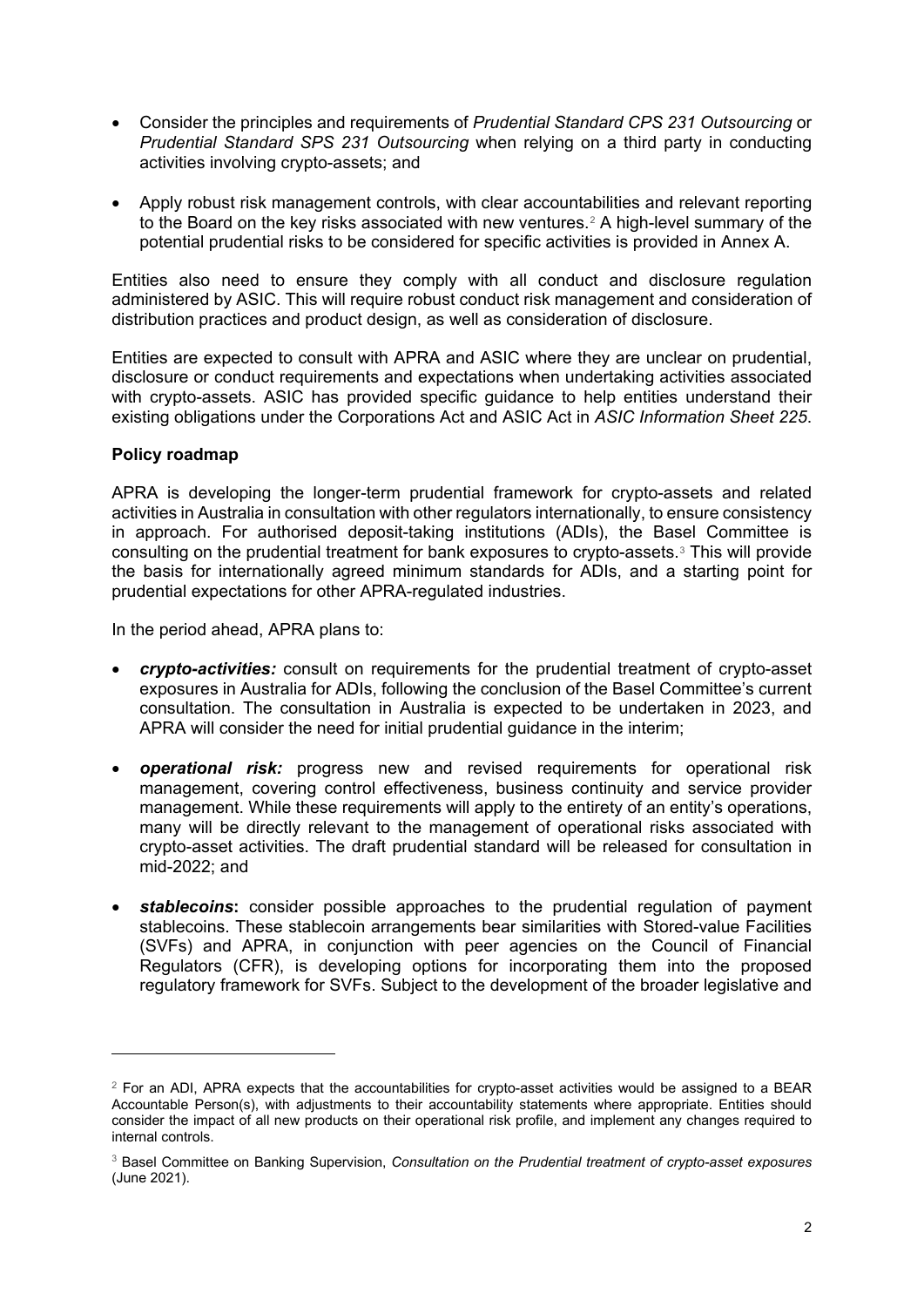regulatory framework, APRA envisages consulting on prudential requirements for large SVFs in 2023.[4](#page-2-0)

# **Policy roadmap**



As set out in *Transforming Australia's Payments System* in December 2021, and subject to any decisions of an incoming government, there will also be a range of developments in the regulatory framework for crypto-assets and payments more broadly in the period ahead. This follows several key reports in 2021, including the *Review of the Australian Payments System*, the *Senate Committee on Australia as a Financial and Technology Centre* Final Report, and the *Parliamentary Joint Committee Corporates and Financial Services Report on Mobile Payment and Digital Wallet Services*. As part of these broader reforms, the Treasury recently released a consultation on proposed licensing and custody requirements for crypto asset secondary service providers, including digital currency exchanges.<sup>[5](#page-2-1)</sup>

APRA will continue to closely monitor industry trends and emerging risks associated with crypto-assets, engage with other regulators domestically and internationally, and provide further guidance as required.

Yours sincerely,

Wayne Byres **Chair** 

<span id="page-2-0"></span><sup>4</sup> Payment stablecoins have features that enable them to be used as a possible means of payment and store of value. The proposed [SVF framework](https://cfr.gov.au/publications/policy-statements-and-other-reports/2020/regulation-of-stored-value-facilities-in-australia/) was published by the CFR in November 2020 and is expected to be implemented as part of the Government's reforms to the payments licensing framework announced in December 2021. APRA's existing requirements for Purchased payment facility providers that have stored value at risk are set out in *Prudential Standard APS 610 Prudential Requirements for Providers of Purchased Payment Facilities* (APS 610).

<span id="page-2-1"></span><sup>&</sup>lt;sup>5</sup> Crypto asset secondary service providers: Licensing and custody requirements [consultation paper](https://treasury.gov.au/sites/default/files/2022-03/c2022-259046.pdf) (21 March 2022).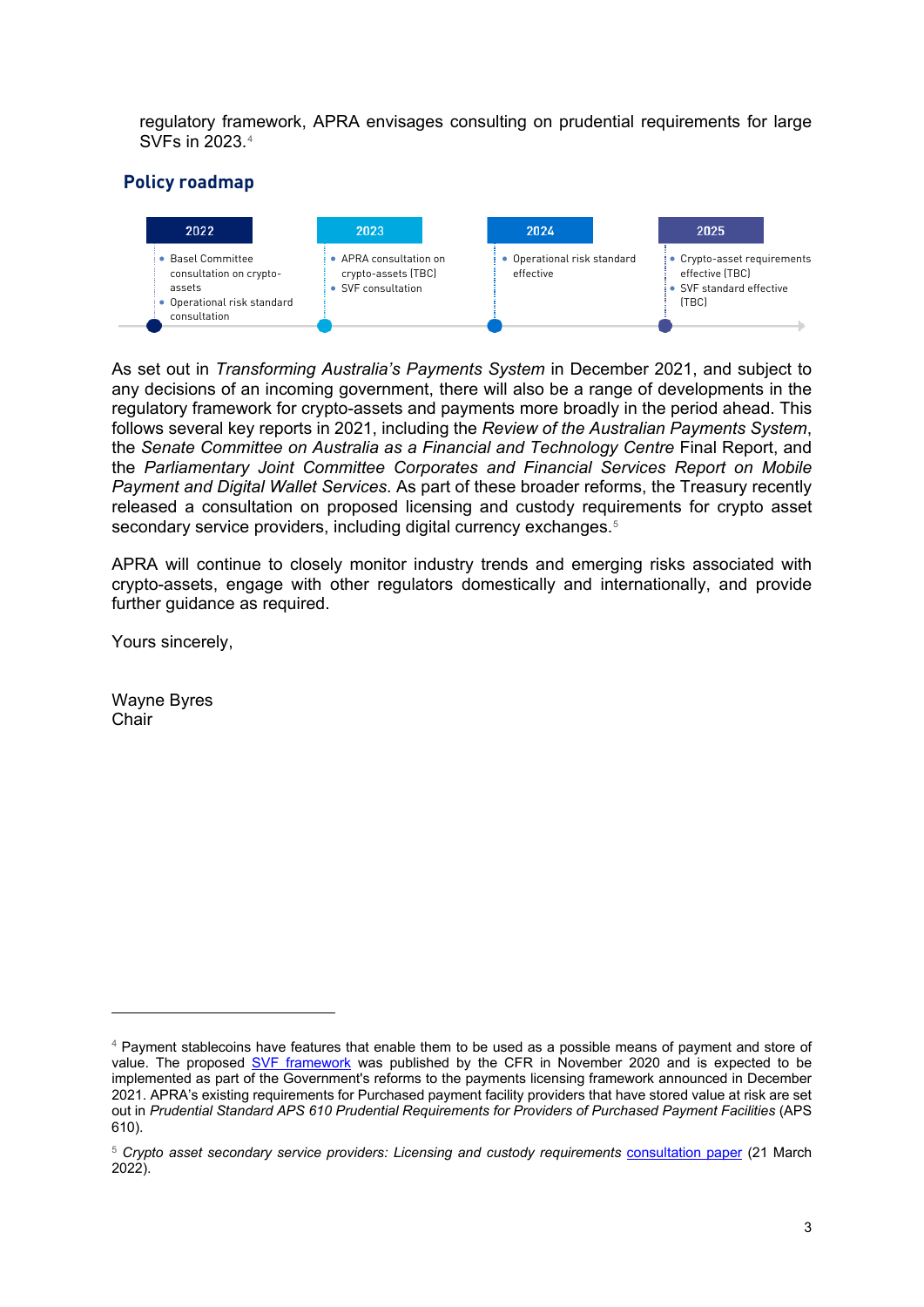## **ANNEX A. PRUDENTIAL RISKS AND RELEVANT STANDARDS**

The table below sets out an initial view on the potential prudential risks for crypto-asset activities relevant to APRA-regulated industries. This risk assessment will evolve over time.<sup>[6](#page-3-0)</sup>

| <b>Activities</b>                                        | <b>Prudential risks</b>                                                                                                                                                                                                                                                                                                                                                                                                                                                                                                                                                                                                                                                               |
|----------------------------------------------------------|---------------------------------------------------------------------------------------------------------------------------------------------------------------------------------------------------------------------------------------------------------------------------------------------------------------------------------------------------------------------------------------------------------------------------------------------------------------------------------------------------------------------------------------------------------------------------------------------------------------------------------------------------------------------------------------|
| <b>Investments</b><br>in crypto<br>assets                | Capital management: ADIs and insurers that invest in crypto-assets will need<br>to ensure that they hold an appropriate level of regulatory capital, and factor<br>any exposures into their ICAAP process and stress testing where relevant.<br>Where a crypto-asset is defined as an intangible asset under the relevant<br>accounting standards, it must be deducted from Common Equity Tier 1 Capital<br>(CET1). <sup>7</sup> The Basel Committee is consulting on the longer-term prudential<br>treatment for crypto-asset exposures, which may distinguish between different<br>groups (such as tokenised traditional assets, stablecoins, and other unbacked<br>crypto-assets). |
|                                                          | <b>Investment risk:</b> RSE licensees considering investments in crypto-assets as<br>part of their investment strategy must ensure they can demonstrate how the<br>investment is consistent with the duty to act in the best financial interests of<br>beneficiaries, meets the investment strategy covenants and complies with<br>existing prudential requirements for investment governance. <sup>8</sup>                                                                                                                                                                                                                                                                           |
|                                                          | Operational risk: There are likely to be a range of operational risks to identify,<br>$\bullet$<br>assess and manage, including fraud, cyber, conduct, financial crime and<br>technology risks. There may also be novel risks inherent in the crypto-asset or<br>network, such as risks arising from the use of third parties for redemption and<br>operation, or through the use of crypto infrastructure providers and exchanges.                                                                                                                                                                                                                                                   |
|                                                          | Other risks: There are a range of other risks to consider, including the<br>$\bullet$<br>implications for liquidity management, market risk management and large<br>exposures measurement. Regulated entities also need to consider disclosure<br>requirements.                                                                                                                                                                                                                                                                                                                                                                                                                       |
| Lending<br>activities<br>linked with<br>crypto<br>assets | Credit risk: There would be potential challenges in credit risk management<br>$\bullet$<br>associated with the use of crypto-assets as collateral for lending, due to<br>potential price volatility and illiquidity. These challenges would need to be well<br>managed, with a focus on the accuracy and reliability of valuations, the<br>calculation of provisioning levels, and the ability to claim on the security if<br>needed. <sup>9</sup>                                                                                                                                                                                                                                    |
|                                                          | Operational risk: There may be operational risks associated with crypto-asset<br>collateral, such as the potential for fraud, financial crime and technological                                                                                                                                                                                                                                                                                                                                                                                                                                                                                                                       |

<span id="page-3-0"></span> $6$  This table outlines potential key risks to consider, but the specific risks will depend on the nature of the activity. *Prudential Standard CPS 220 Risk Management* defines material risks as encompassing: credit risk, market and investment risk, liquidity risk, insurance risk, operational risk, risks arising from strategic objectives and business plans, and other risks that may have a material impact on the entity.

<span id="page-3-1"></span><sup>7</sup> *Prudential Standard APS 111 Capital Adequacy: Measurement of Capital*, *Prudential Standard GPS 112 Capital Adequacy: Measurement of Capital*, *Prudential Standard LPS 112 Capital Adequacy: Measurement of Capital.*

<span id="page-3-2"></span><sup>8</sup> Refer to s. 52(2)(c) of the *Superannuation Industry (Supervision) Act 1993 (SIS Act)*, s. 52(6) of the *SIS Act* and *Prudential Standard SPS 530 Investment Governance* respectively.

<span id="page-3-3"></span><sup>9</sup> *Prudential Standard APS 220 Credit Risk Management* includes requirements for collateral valuation, as well as for credit risk management more broadly.